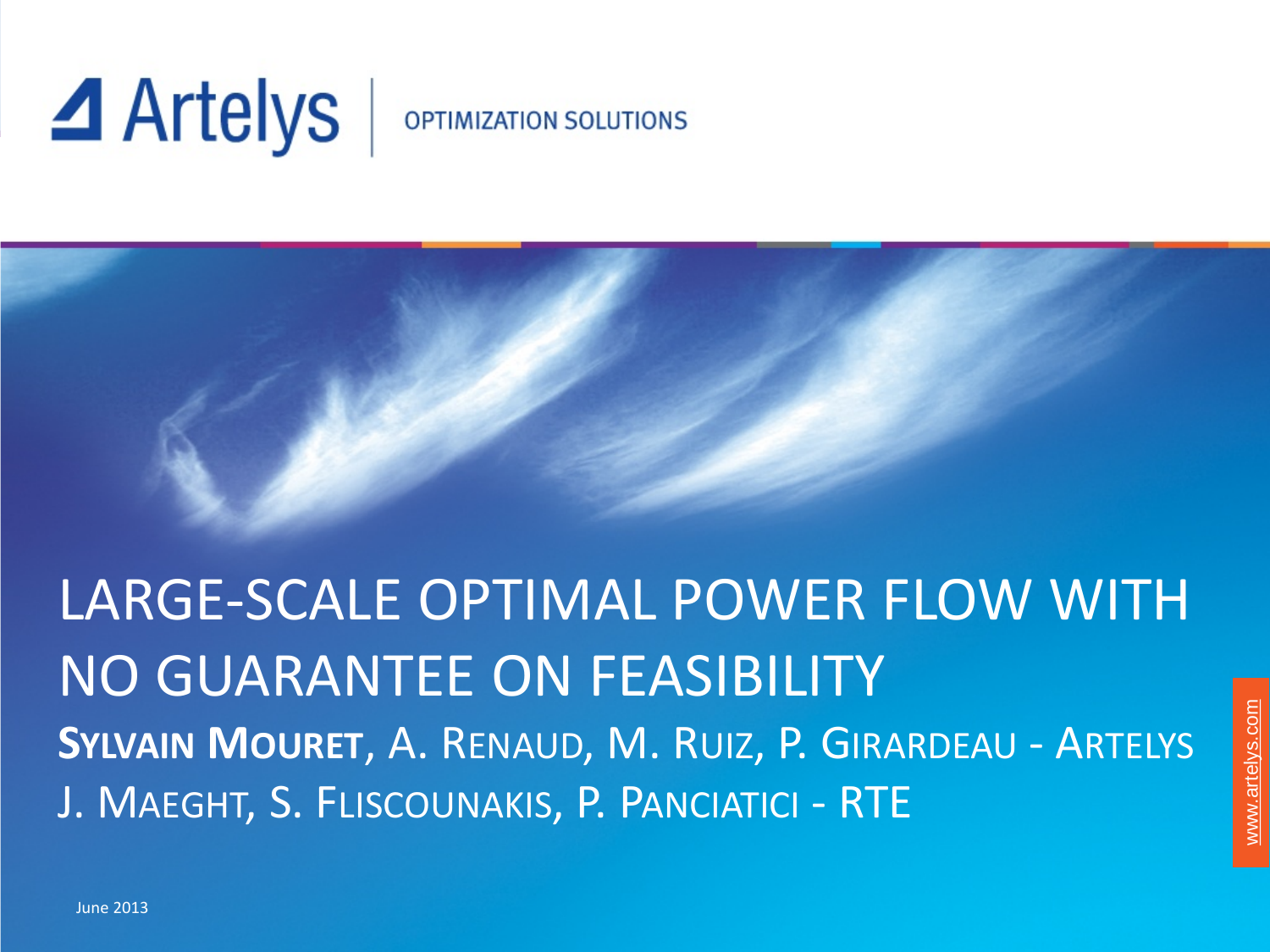

#### General framework 4

- iTesla, large-scale OPF models with no guarantee on feasibility, type of model (intensity limits, phase-shifting transformers)
- | Numerical experiments on real data from European TSOs
- Problems encountered by solving a direct approach 4
	- | Difficulties to converge
	- | Not possible to know the status of the solution and characteristics of the network state

#### Proposed solution: a progressive filtering process 4

- The direct approach is replaced by a multi-step solution process
- Each step amounts to solving an easier problem
- Computational experiments 4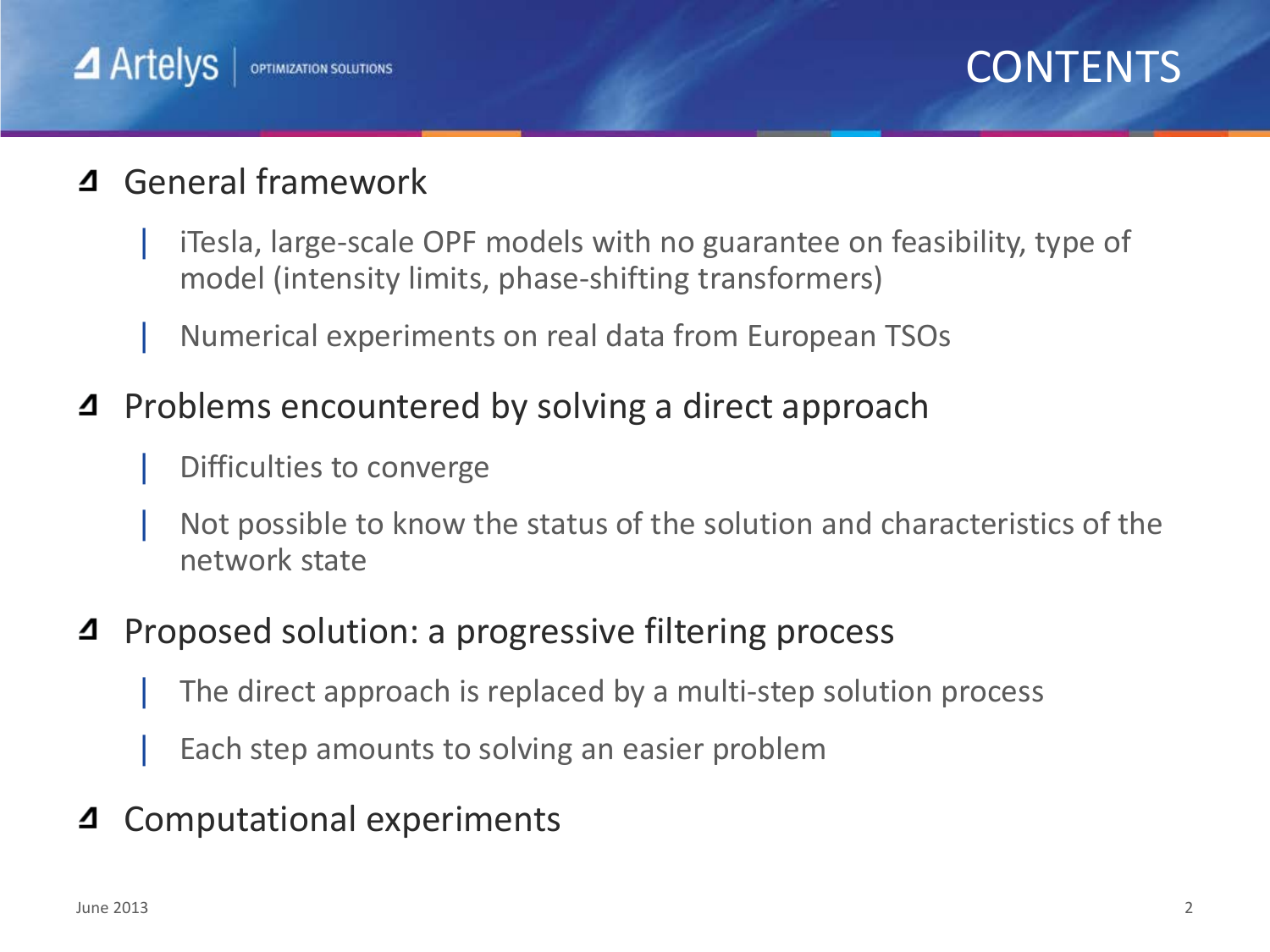## GENERAL FRAMEWORK

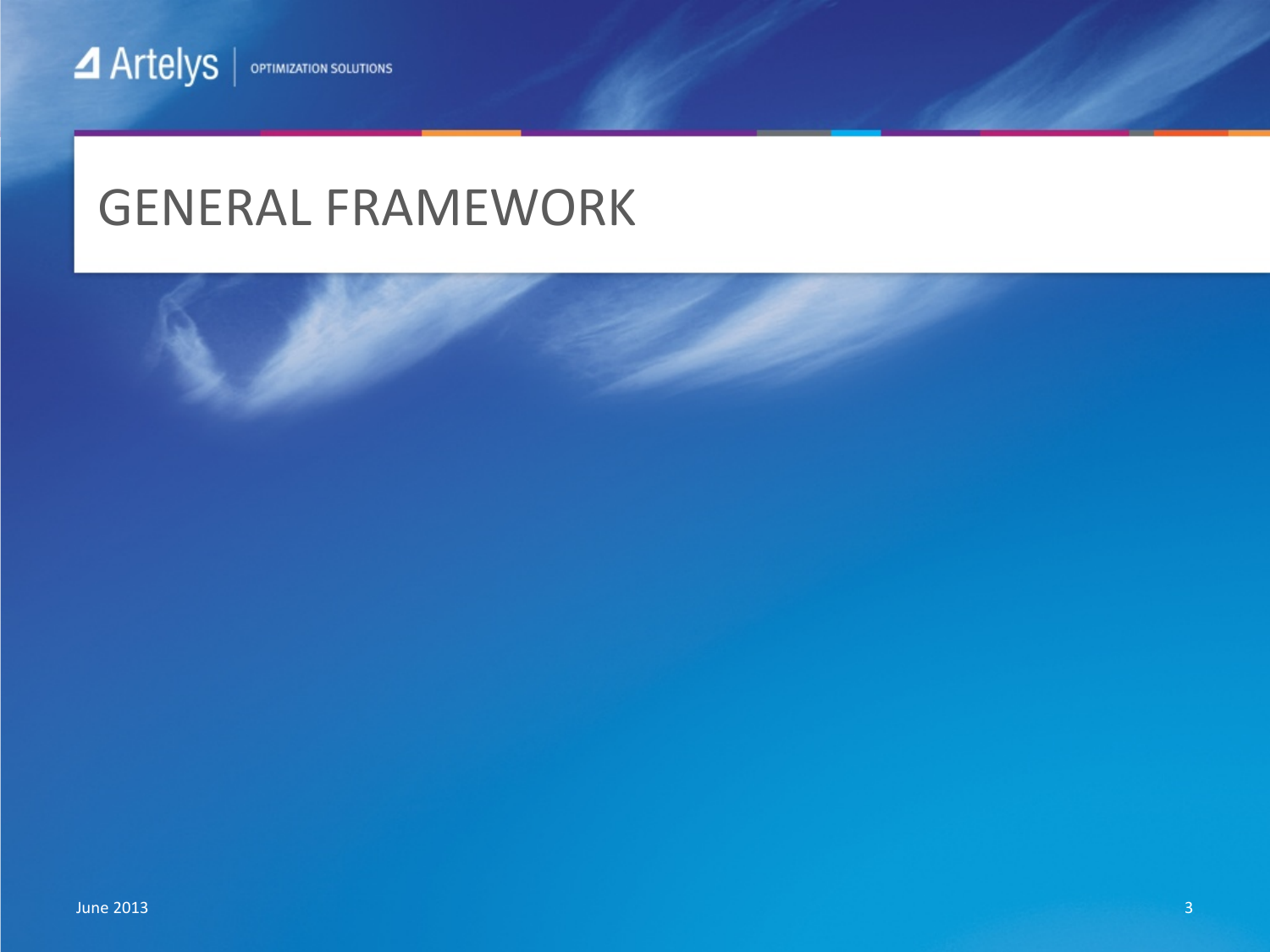## THE ITESLA PROJECT

- iTesla is a pan-European R&D project that aims at assessing  $\Delta$ the security of a large scale power network by means of security rules computed offline
	- | Coordinated by RTE (Réseau de Transport d'Electricité)
	- | Includes 6 European TSOs and 13 R&D companies
	- Official website: <http://www.itesla-project.eu/>
- **4** Two major platforms developed

**OPTIMIZATION SOLUTIONS** 



- **1. Offline**: explore the network state space to draw the separation between stable and unstable states (using data mining techniques)
- **2. Online**: evaluate computed security rules on the current network situation and provide recommendations to TSOs

 $\blacktriangle$  Artelys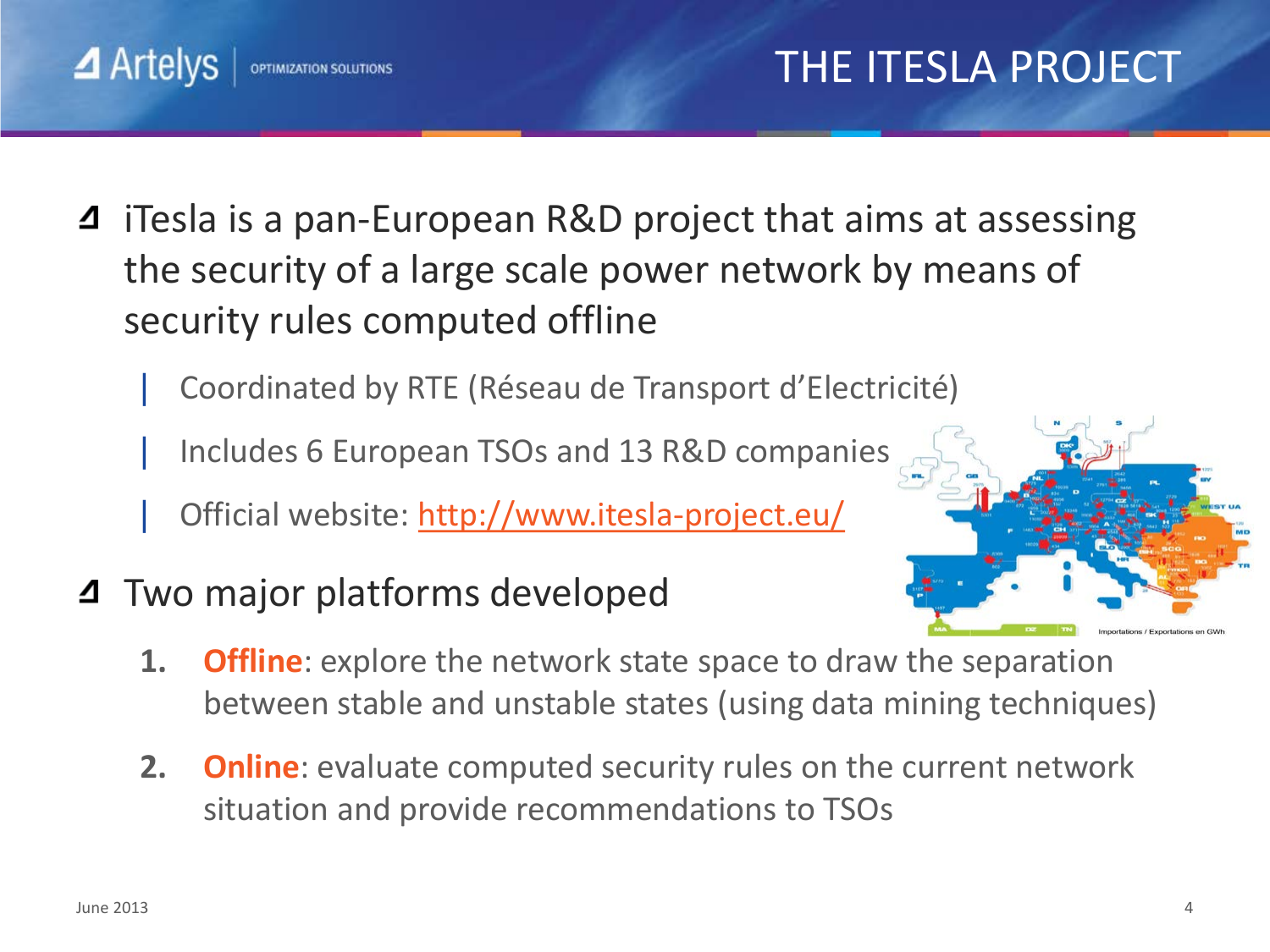**4** Artelys **OPTIMIZATION SOLUTIONS**  THE ITESLA PROJECT

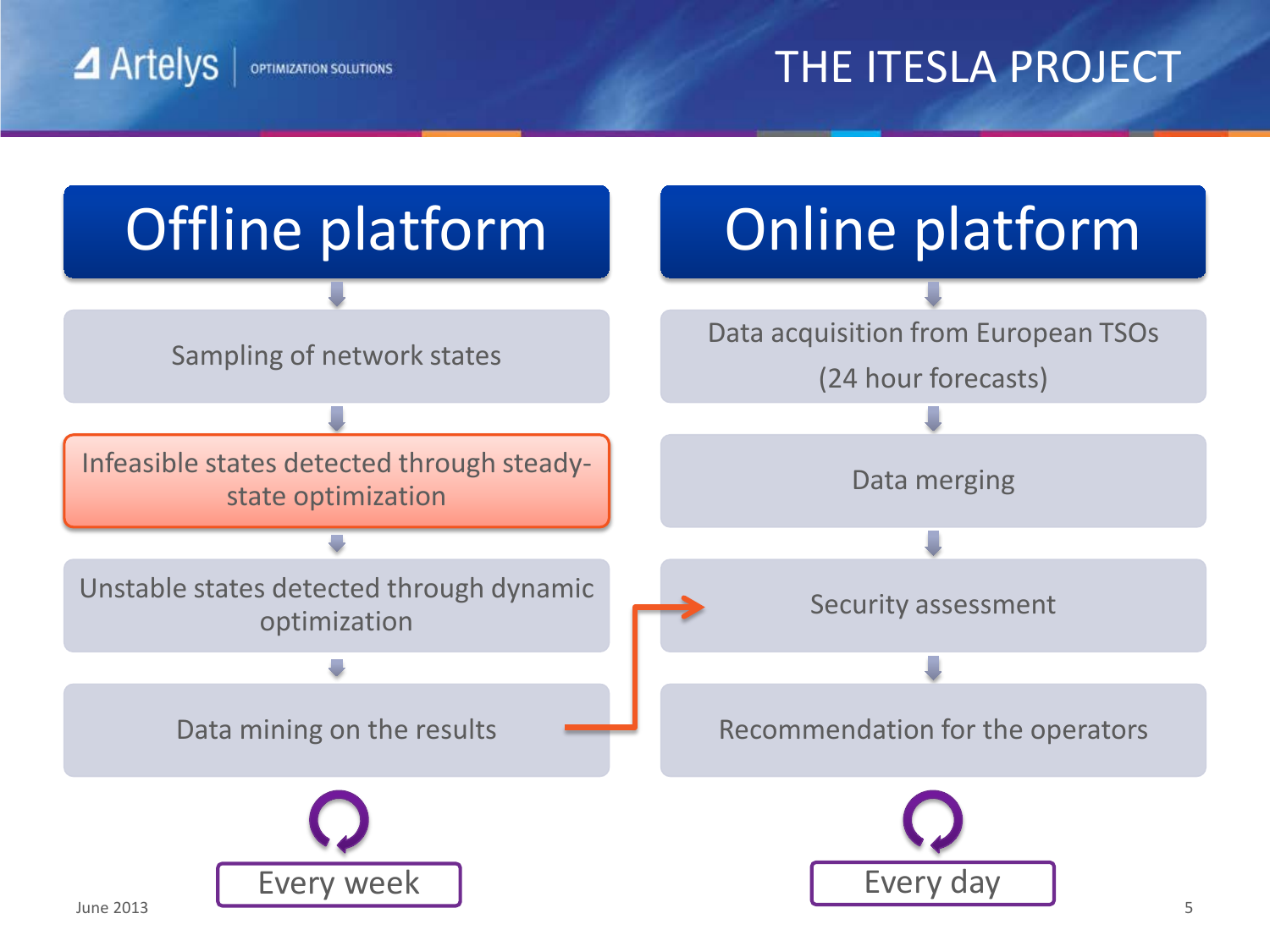

#### THE OPF MODEL

#### Here we focus on the offline task  $\Delta$

- | Monte Carlo simulations provide us with many network states  $(*10,000)$
- We want to filter out the ones that are not feasible

#### **4** The mathematical model is a modified AC-OPF

- | Polar PQV formulation
- Limits on voltage magnitudes
- | Maximum intensity levels on lines (nonlinear inequality constraints)
- Limits on production levels
- | Kirchhoff law at each node (nonlinear equality constraints)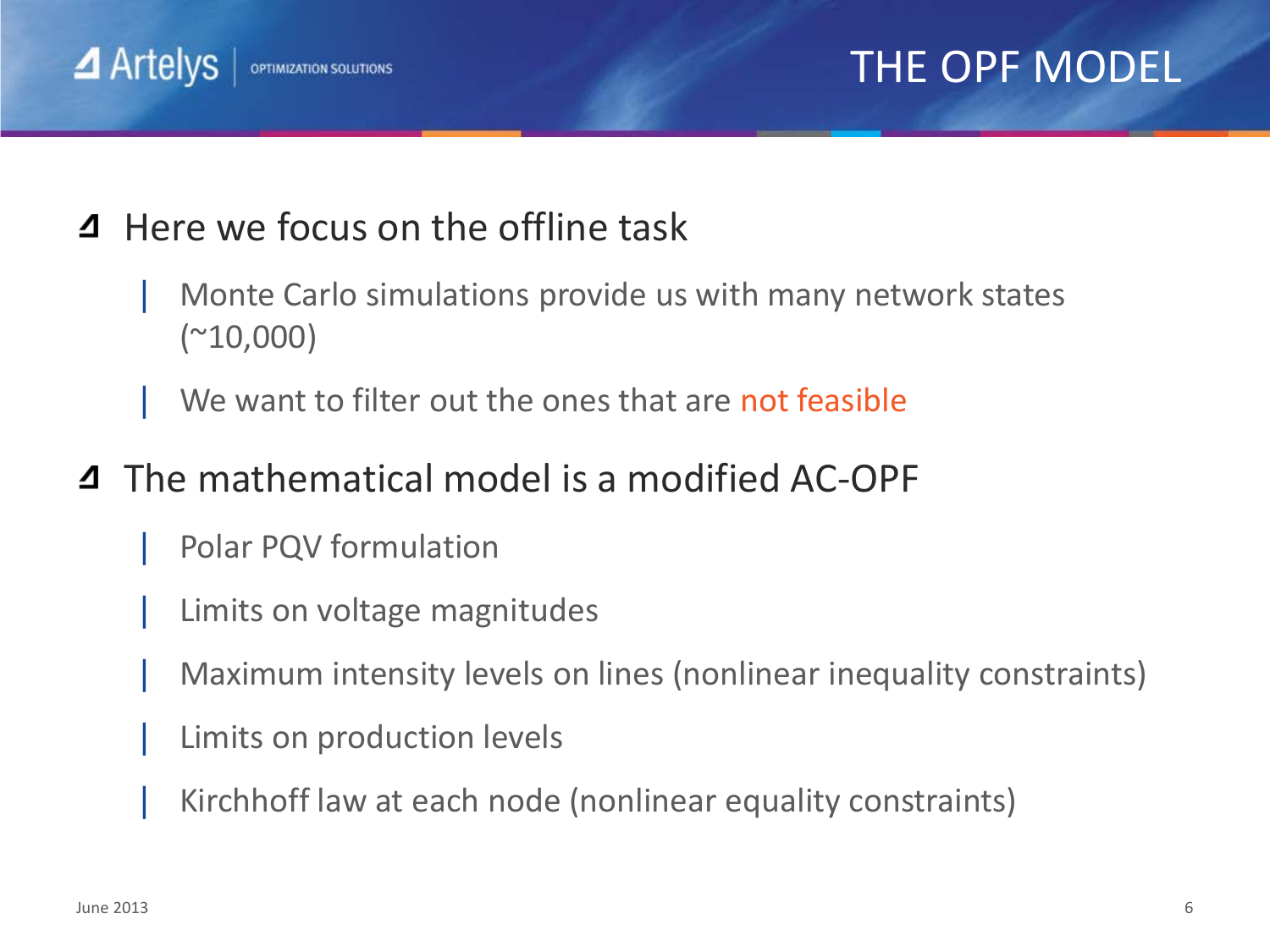### SPECIFIC FEATURES

#### When necessary, fixed injection can be modified

- | Positive fixed injection at a node can be decreased
	- Production curtailment of fatal production unit (*PC*)
- | Negative fixed injection at a node can be increased
	- Load shedding (*LS*)

**OPTIMIZATION SOLUTIONS** 

- Use of specific absolute tolerance on each constraint  $\Delta$ 
	- Limits on voltage magnitude
	- | Maximum limit on intensity level
	- | Balance of active and reactive power at each node
	- Limits on active and reactive level of production units

 $\blacktriangle$  Artelys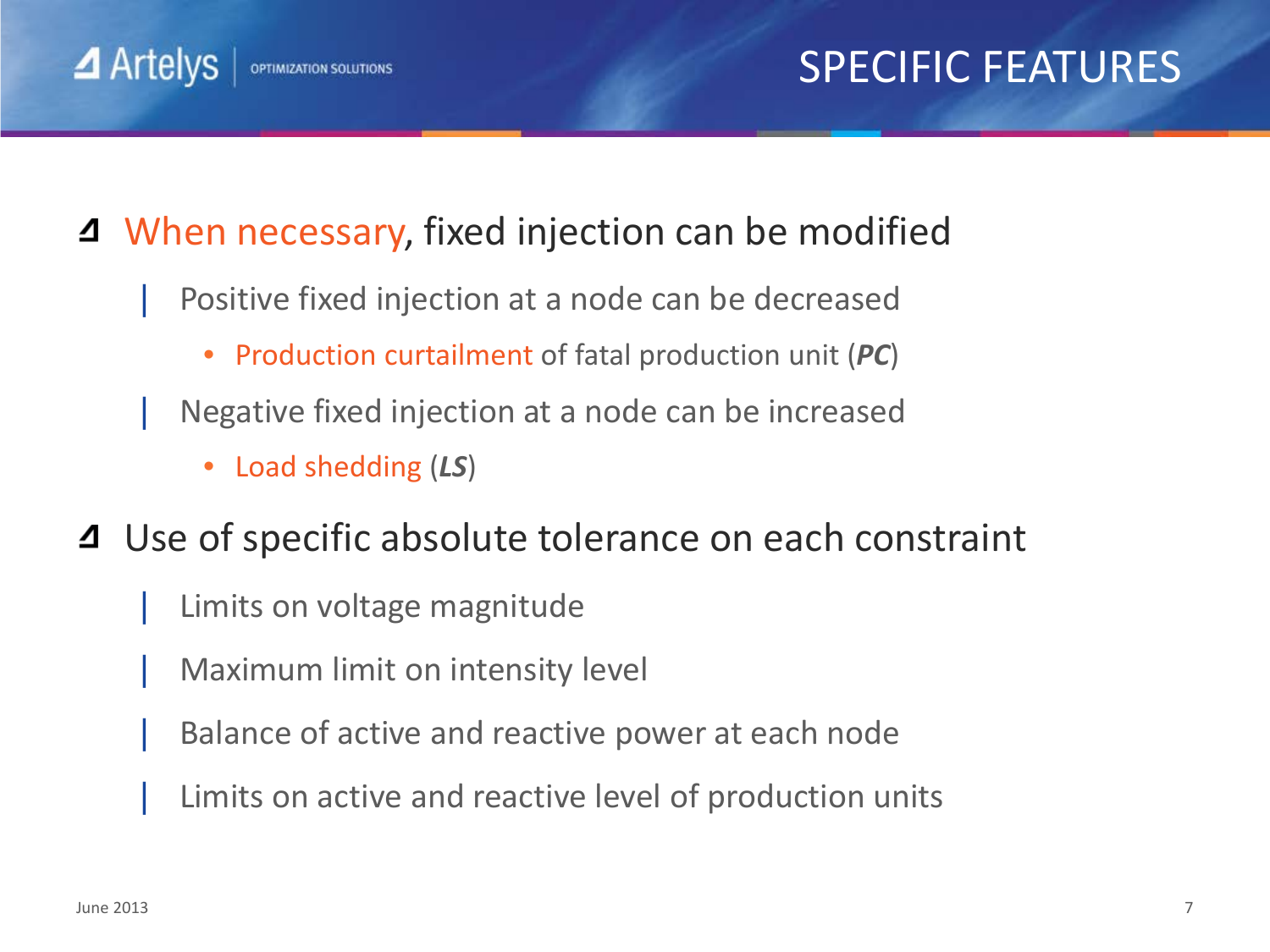- Network data comes from real data (recollection of network  $\Delta$ data from several European TSOs)
	- $> 7000$  nodes

OPTIMIZATION SOLUTIONS

 $\blacktriangle$  Artelys

- | > 8000 lines
- $\sim$  700 production units
- **4** This leads to a large scale nonlinear optimization problem
	- The input data has not been verified
	- We have no guarantee that a feasible solution actually exists
- **4** The dataset is composed of 843 test cases which correspond to a whole week of real data from European TSOs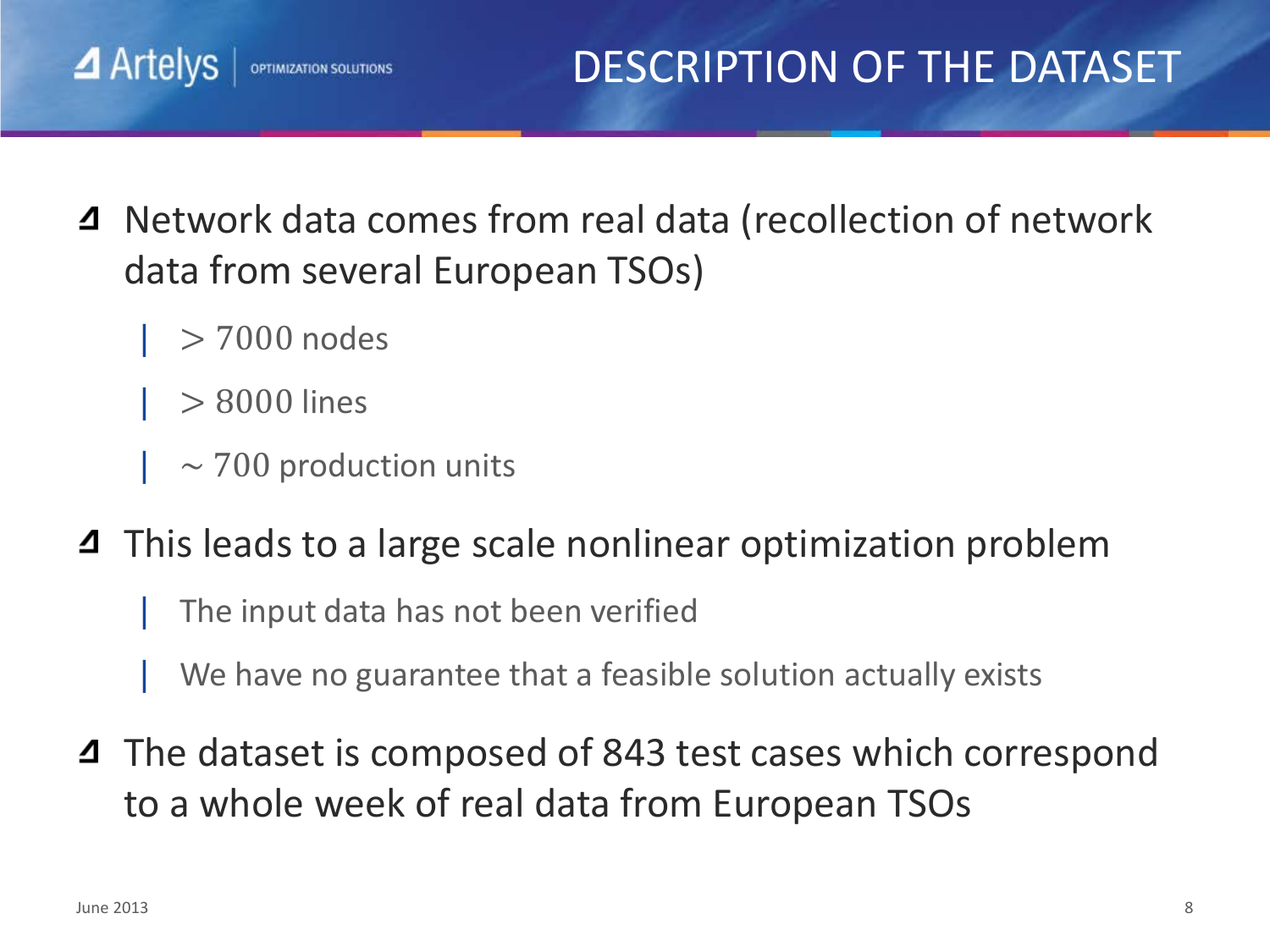

#### **OBJECTIVES**

#### **4** The goal is to answer the following questions

| Is the OPF model feasible without *PC* or *LS*?

| Can the OPF model be made feasible with only *PC*?

| Can the OPF model be made with both *PC* and *LS*?

- If no *LS* is needed, *PC* is used as little as possible
- **4** If needed, LS is used as little as possible, even if this leads to use more *PC*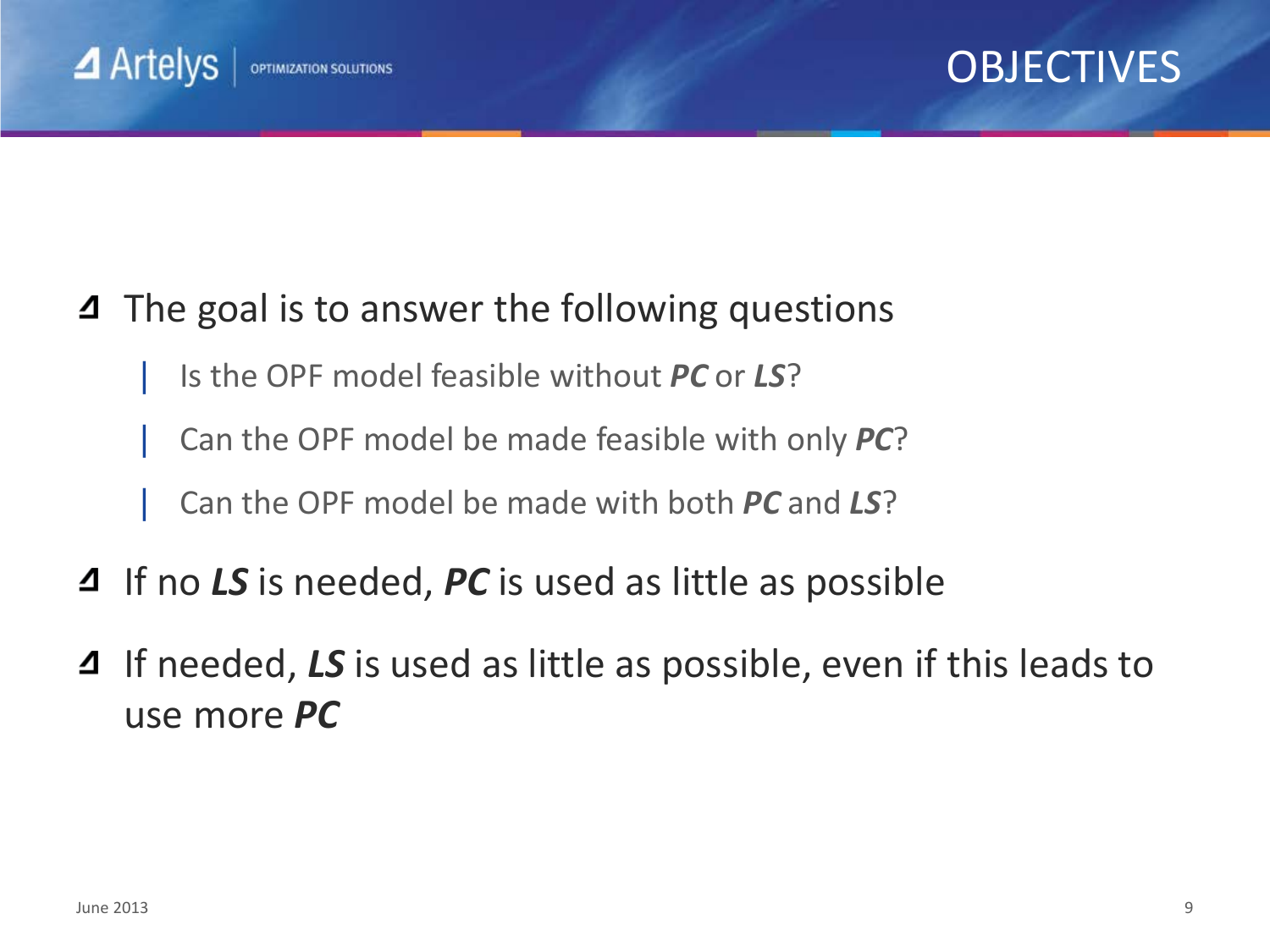## DIRECT APPROACH

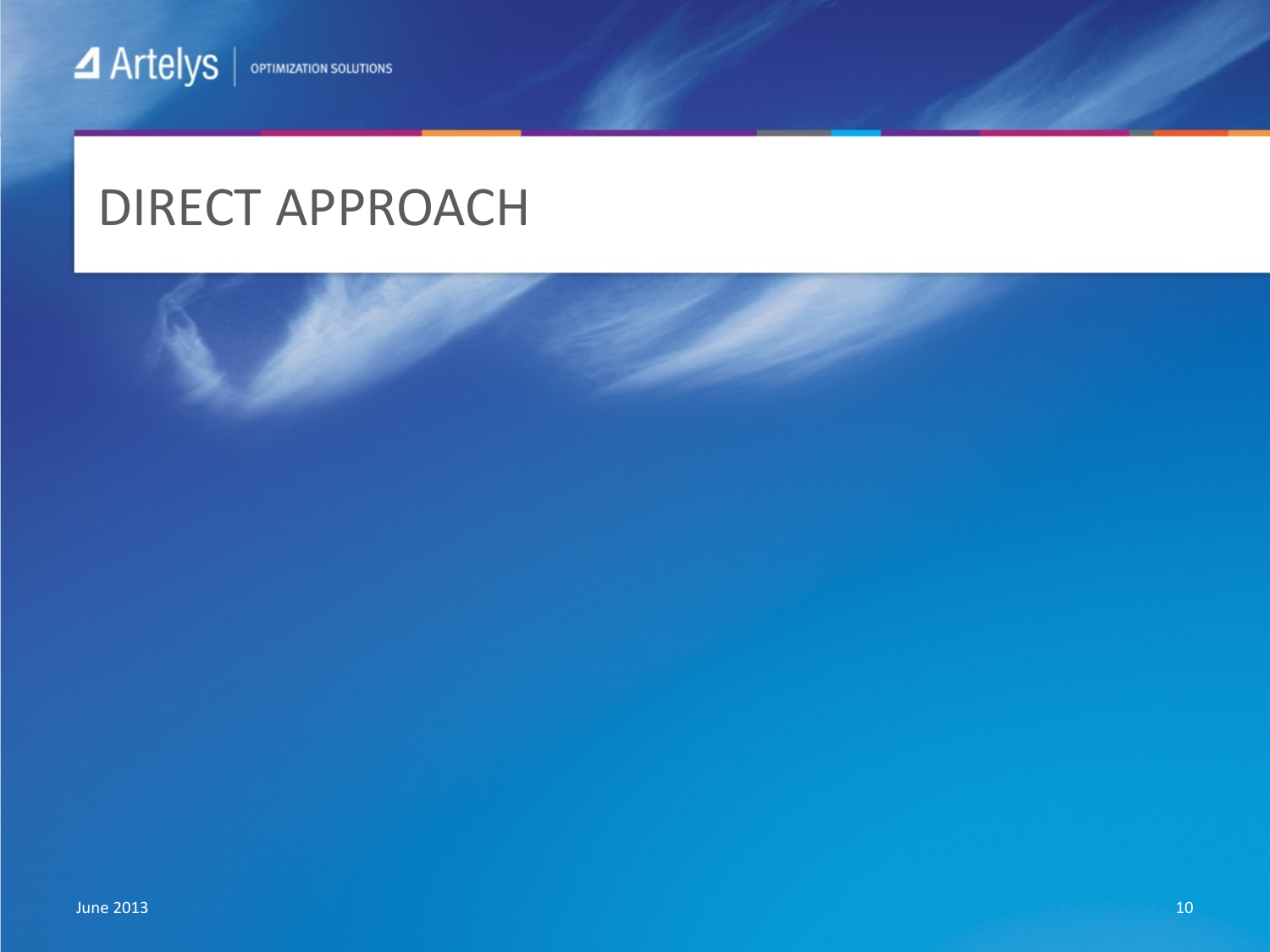- The objective is to minimize load shedding and production 4 curtailment on each node
	- $min LS + 0.1 \cdot PC$
	- Reminding that:
		- If no *LS* is needed, *PC* is used as little as possible
		- If needed, *LS* is used as little as possible, even if this leads to use more *PC*
- The problem is solved directly using ⊿
	- | KNITRO 8.1.1, a state-of-the-art nonlinear optimization solver
	- | AMPL, a standard modeling language for mathematical optimization
- KNITRO uses an interior-point method to solve the OPF 4
	- Newton-Raphson + line search descent, projected conjugate gradient, etc.
	- | The number of interior-point iterations is limited to 200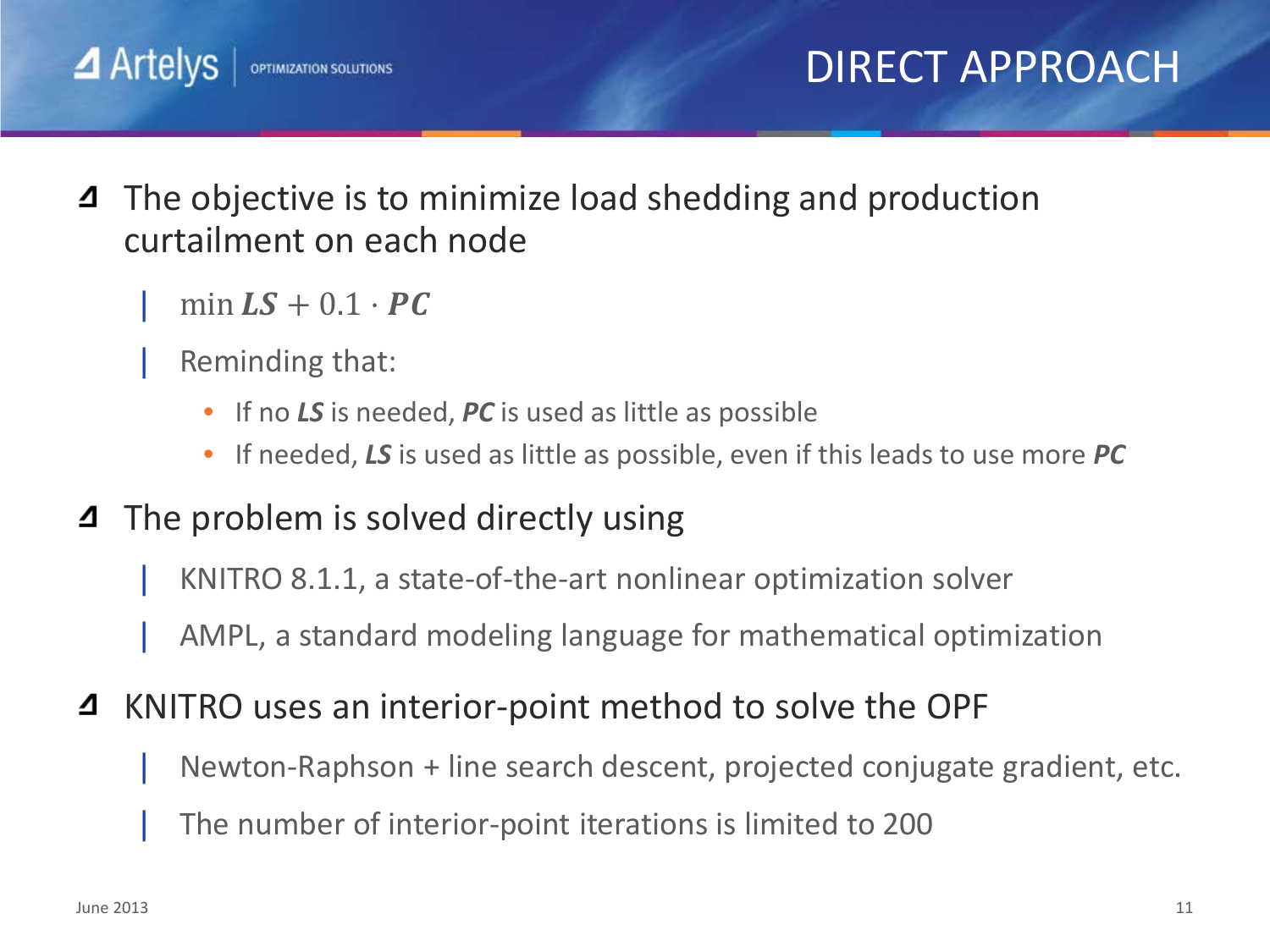

#### COMPUTATIONAL RESULTS



4 Out of 843 test cases

- | 360 test cases reached the iteration limit
- The feasibility assessment is based on the last solution iterate ◢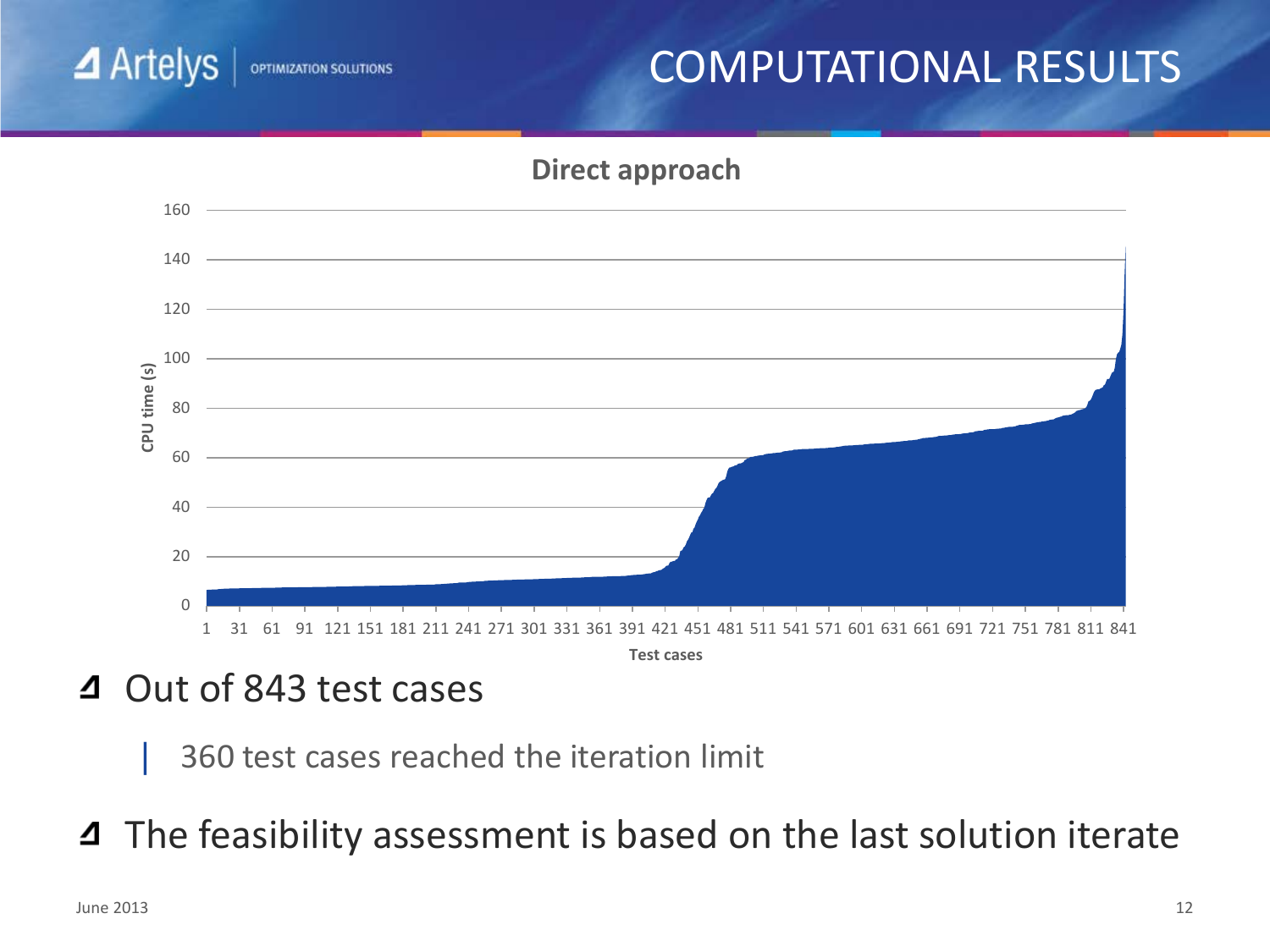#### $\blacktriangle$  Artelys REMARKS ON THE DIRECT APPROACH OPTIMIZATION SOLUTIONS

- When the maximal number of iterations is reached, no conclusion can be made on the test case
	- The solution point may be infeasible while the test case actually is feasible
	- | The solution point may be feasible with positive *PC* or *LS*, while a solution with no *PC* or *LS* actually exists (and we would like to find it)
- **4** If the test case if found infeasible within the iteration limit, the origin of the infeasibility remains unclear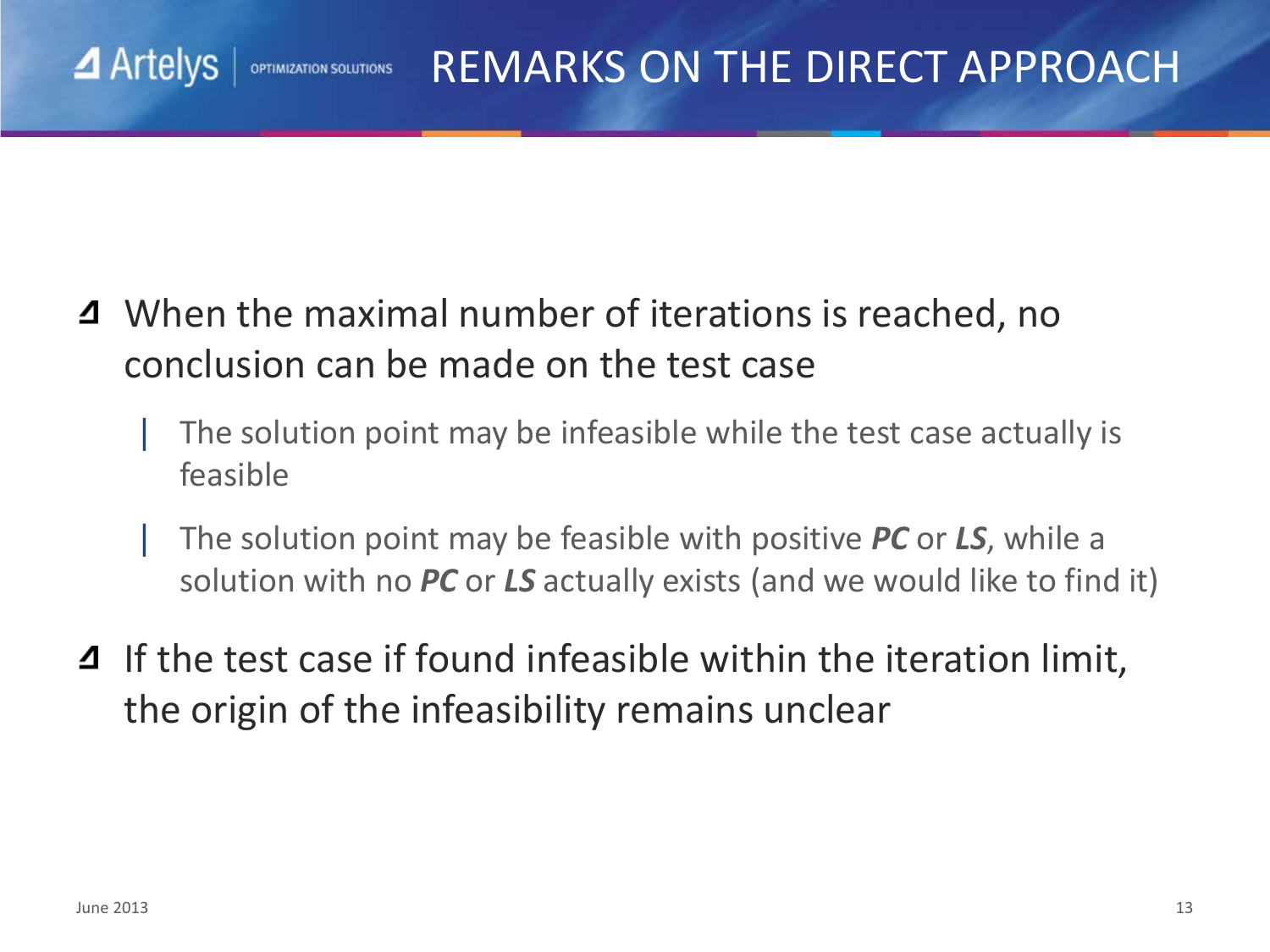## PROGRESSIVE FILTERING APPROACH

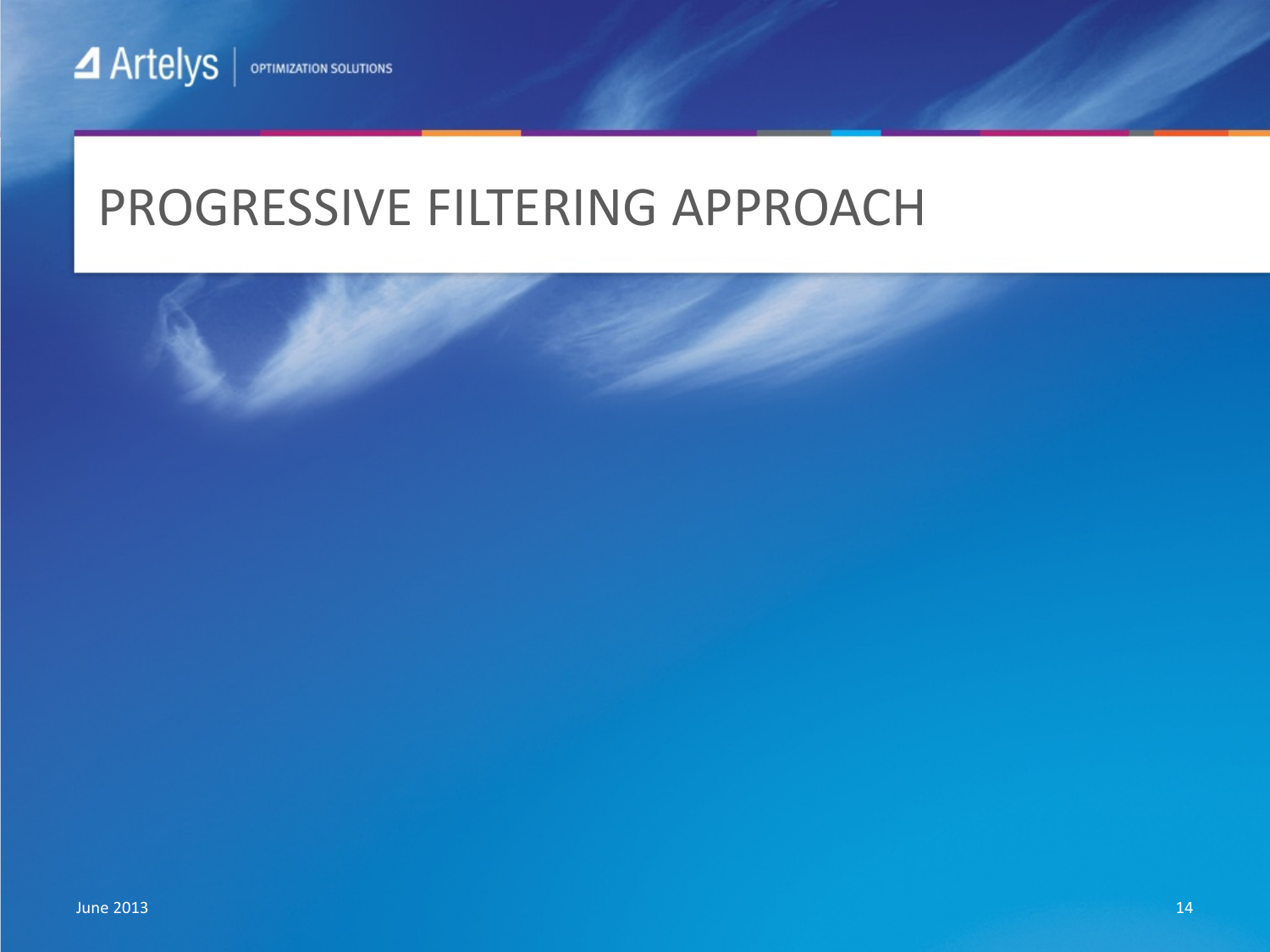#### PROGRESSIVE FILTERING

- A progressive filtering approach has been developed to ⊿ achieve the following goals:
	- | **gain stability in terms of convergence** and CPU usage
	- | **obtain more detailed information on the reasons why a network state is infeasible**:
		- Can we make it feasible by curtailing some production at specific network nodes?
		- Is it necessary to perform load shedding as well?
		- In which nodes should the power injection be modified?

 $\blacktriangle$  Artelys

**OPTIMIZATION SOLUTIONS**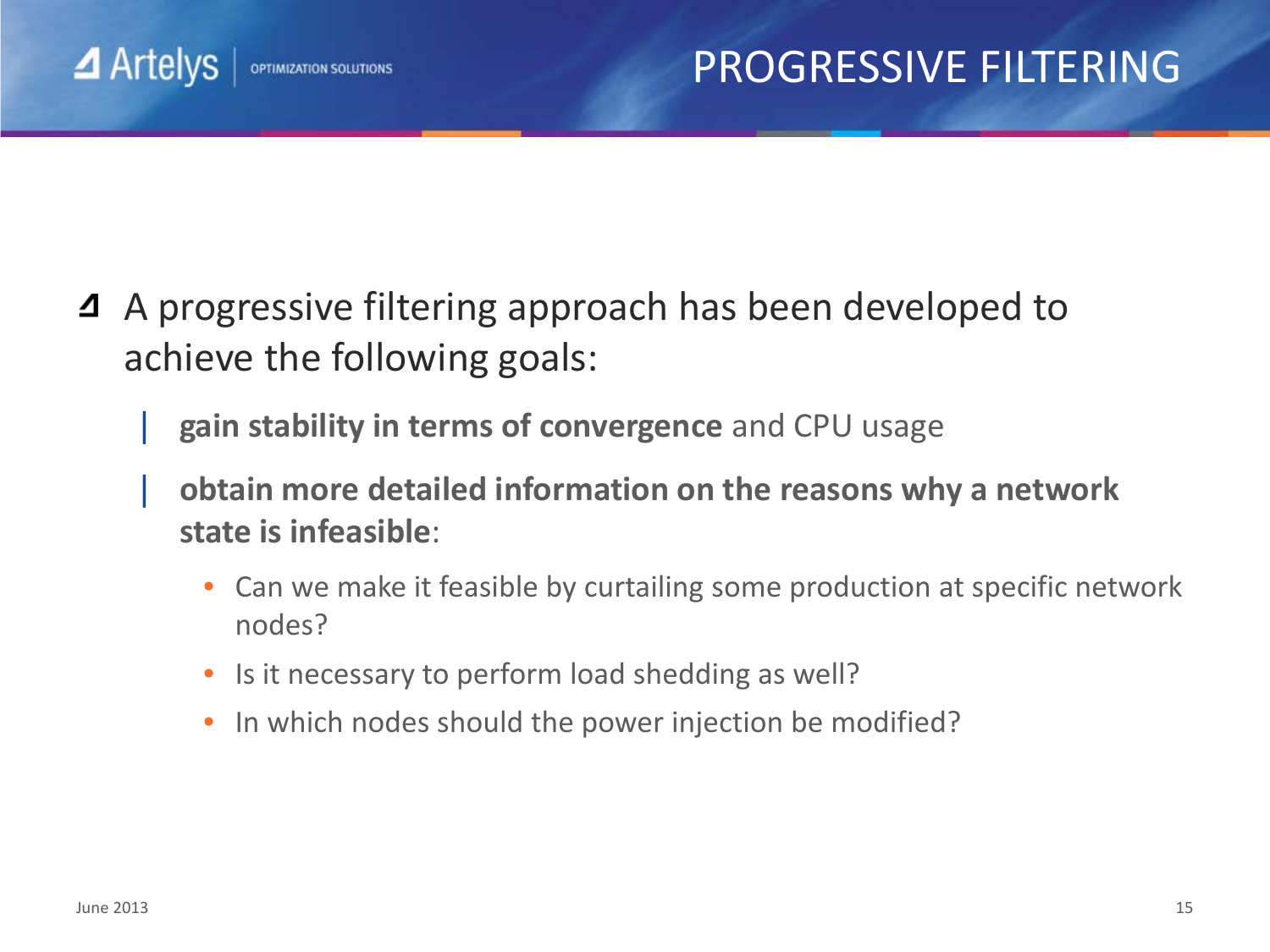- The maximum limits on intensity levels make the problem much 4 harder to solve
	- | Main reason: they act as a capacity constraint on line power flows
	- | All models solve within 10 seconds without such limits
		- Production targets and demands are usually well balanced
- 4 Relaxing the power balance constraints tends to decrease the power flow needed on lines

| This tends to decrease the current intensity level :  $|I|^2 = \frac{|S|^2}{|V|^2}$  $|V|^2$ 

- Thus, slack variables are applied to active and reactive power 4 balances only, as it is sufficient to make the model feasible
	- $slack<sub>p</sub>$  on active power balances
	- $slack<sub>0</sub>$  on reactive power balances

 $\blacktriangle$  Artelys

**OPTIMIZATION SOLUTIONS**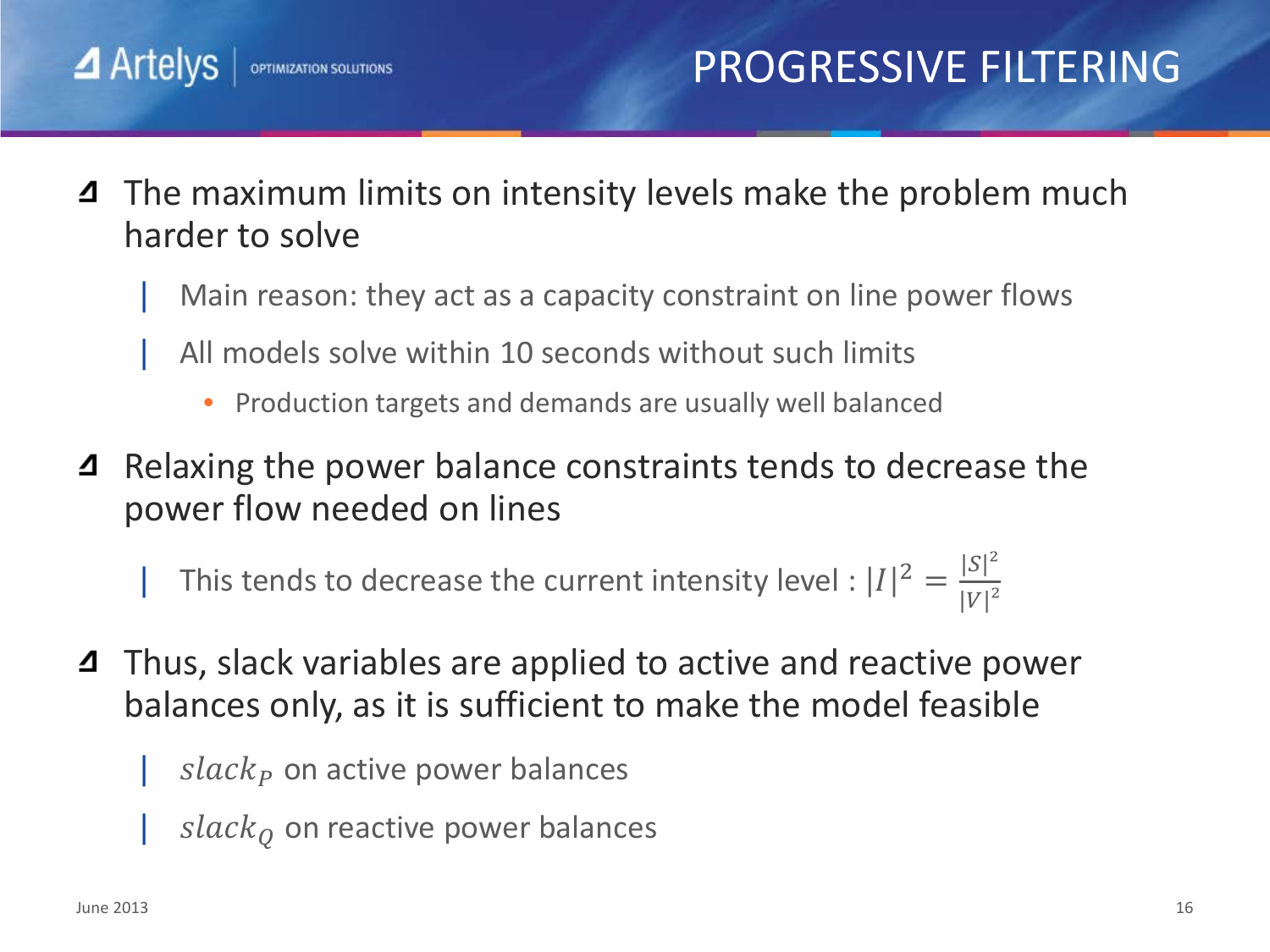- **4** The progressive filtering approach is applied twice
	- without current intensity levels
	- with current intensity levels

**OPTIMIZATION SOLUTIONS** 

- Each step of the filtering procedure has a dedicated objective function and may or may not use slack variables
- Each problem must be solved within less than 100 iterations 4
- The localization of *PC* or *LS* is only perform when the  $\Delta$ maximum limits on intensity level are enforced

| Intensity limits have a great impact of the location of *PC* and *LS*

 $\blacktriangle$  Artelys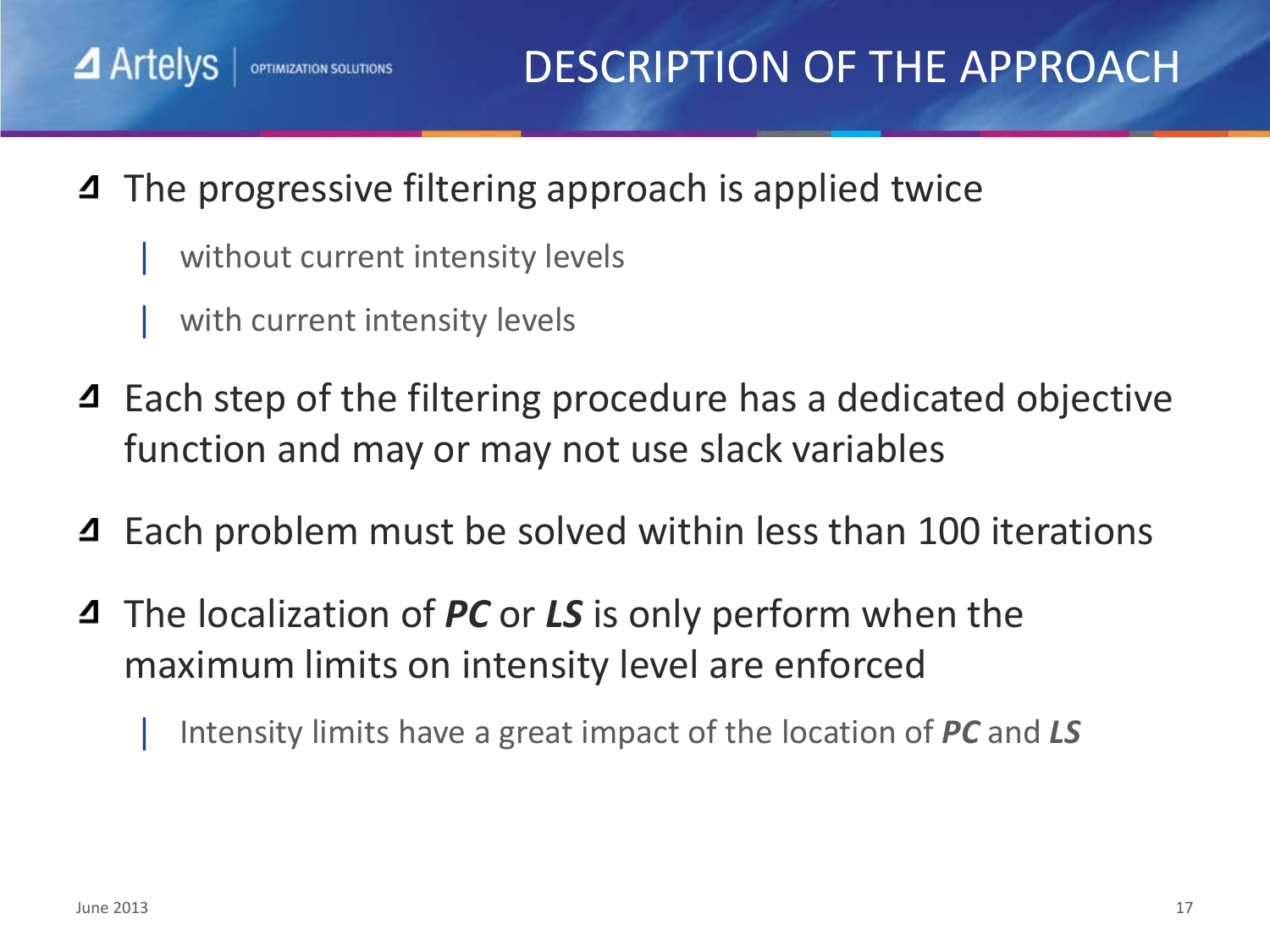#### STEPS WITHOUT INTENSITY LIMIT



 $\blacktriangle$  Artelys

OPTIMIZATION SOLUTIONS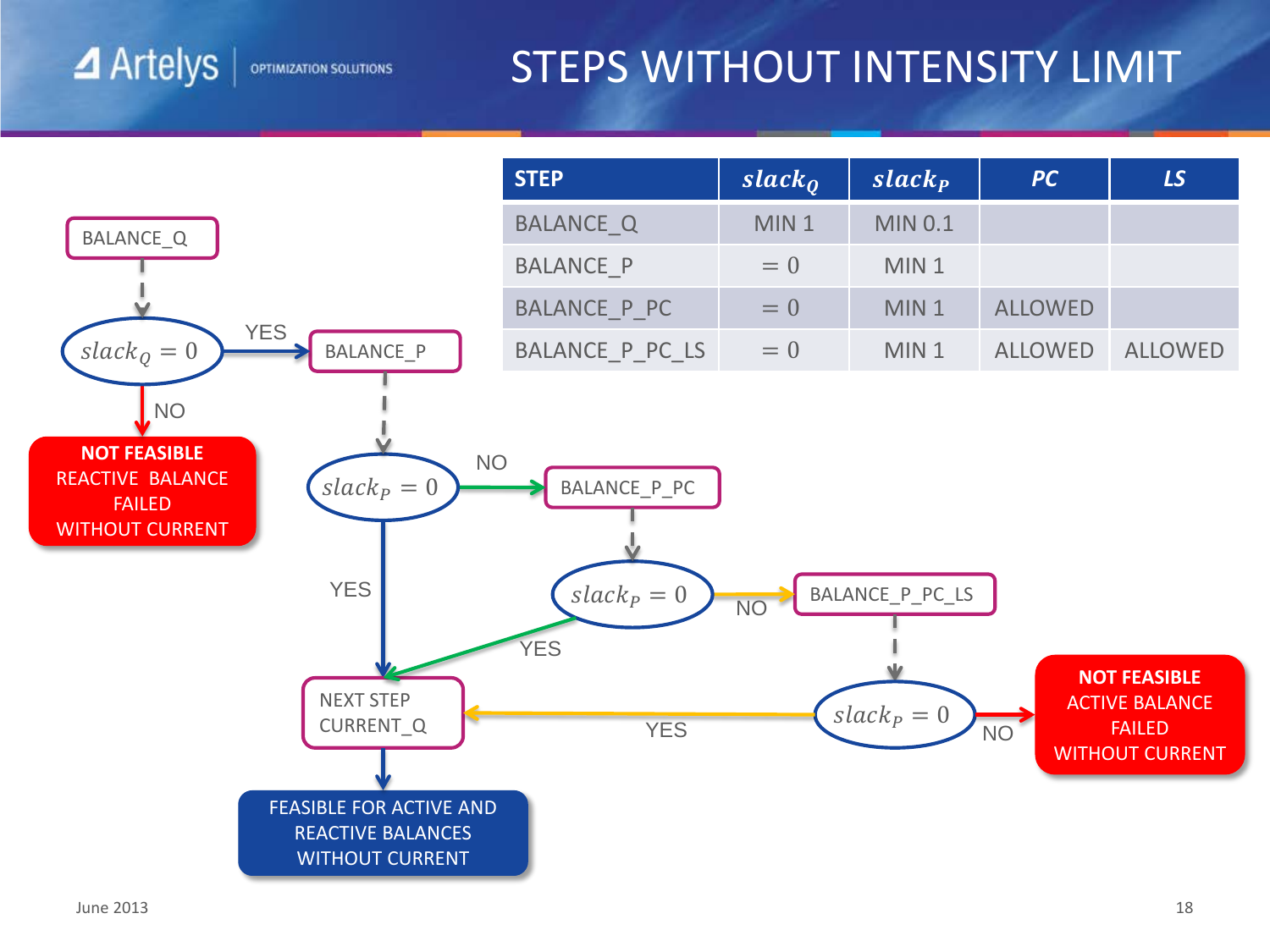#### STEPS WITH INTENSITY LIMIT

 $\blacktriangle$  Artelys

OPTIMIZATION SOLUTIONS

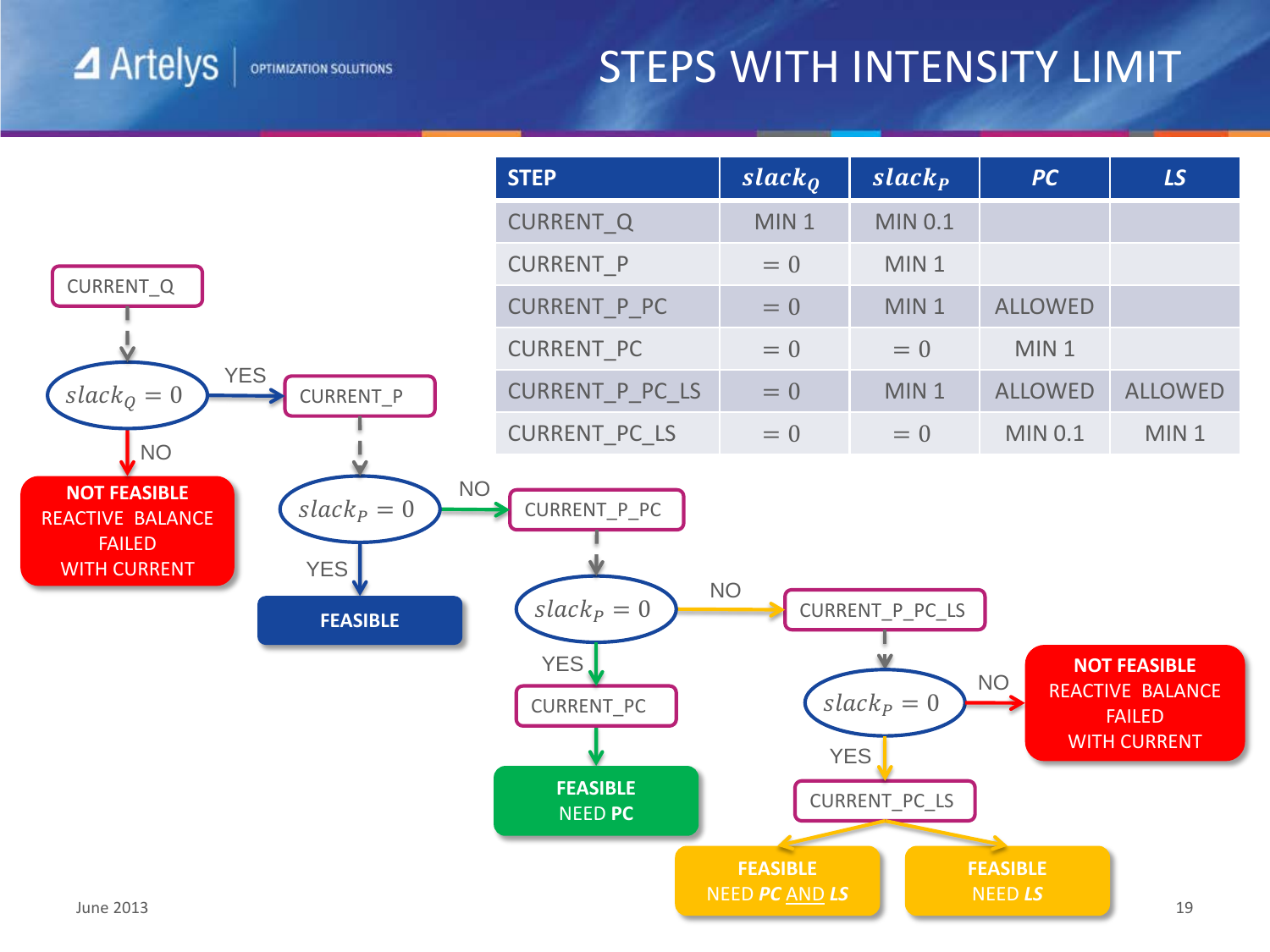#### $\blacktriangle$  Artelys OPTIMIZATION SOLUTIONS

### COMPUTATIONAL RESULTS



| However, some test cases (not feasible without *PC* or *LS*) are solved with high CPU times

• More time is spent in order to recover detailed infeasibility information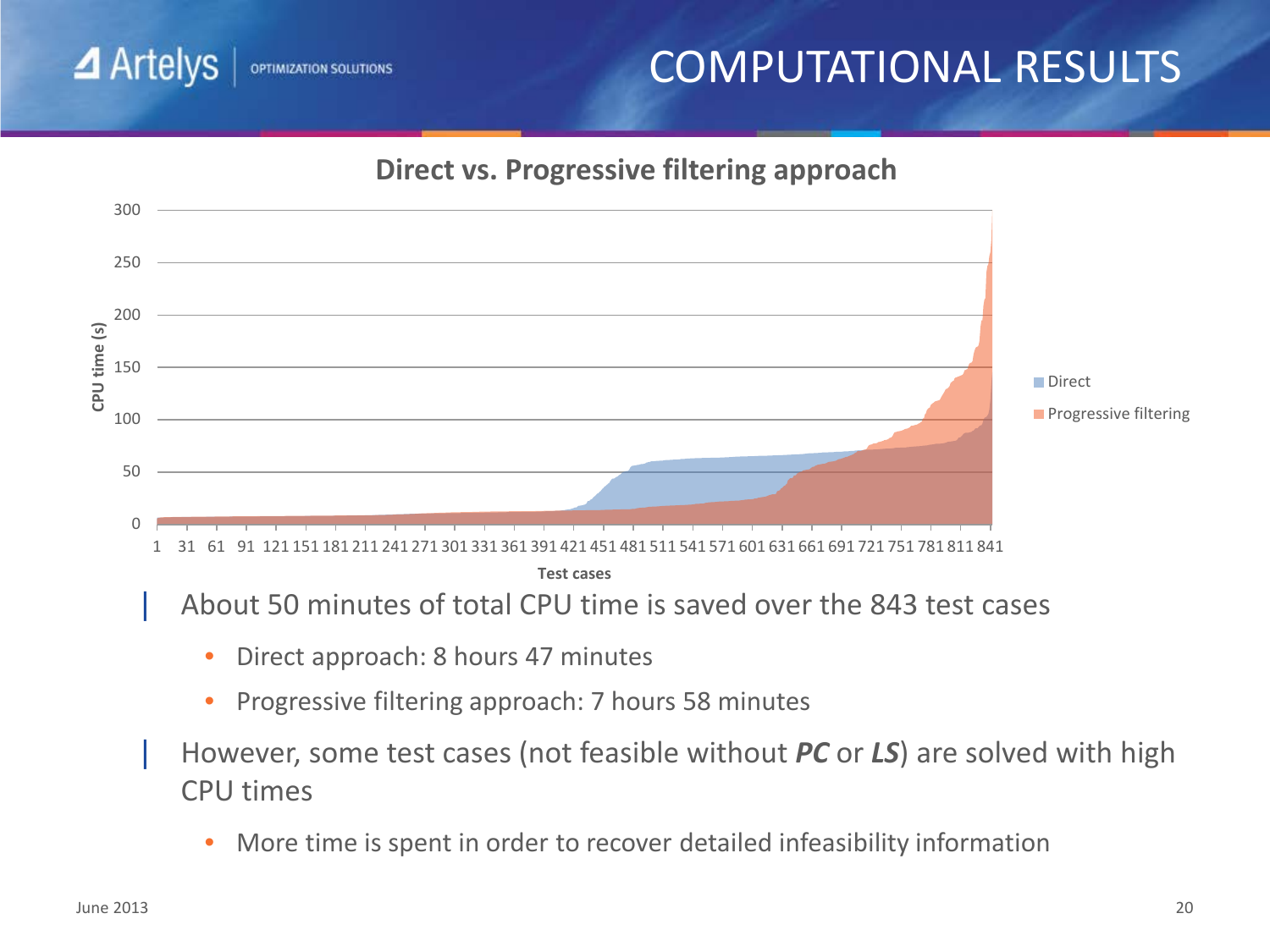### SOLUTION STATUSES



The direct approach missed:

- 253 instances that are found feasible without *PC*
- 123 instances that are found feasible with or without *PC*

The progressive approach provides more information on infeasibilities:

- issues with active/reactive power balance, issues with intensity limits
- localization of such difficulties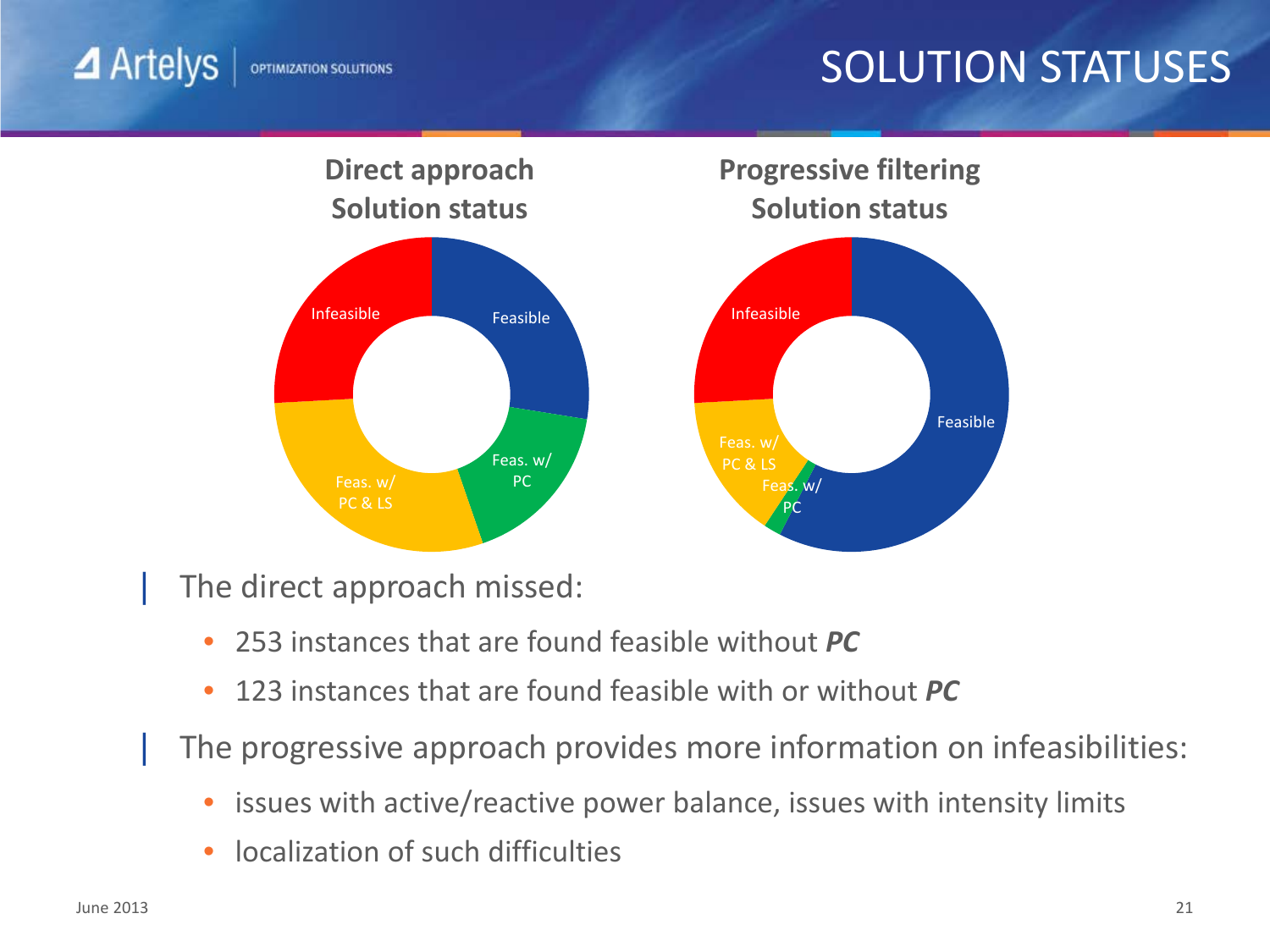## SOLUTION STATUSES

 $\blacktriangle$  Artelys **OPTIMIZATION SOLUTIONS** 

Reasons for infeasibilities:

- About 1/3 of infeasible models can be made feasible by using *LS*
- About 1/2 of infeasibilities are due to reactive power balance issues
- About 1/6 of infeasibilities are due to active power balance issues

The average CPU time per step is

- 4.5 seconds for power balance slack minimization without intensity limits
- 13.5 seconds for power balance slack minimization with intensity limits
- 32.0 seconds for *PC* minimization (when used)
- 44.4 seconds for *LS* minimization (when used)

#### **Progressive filtering Solution status**

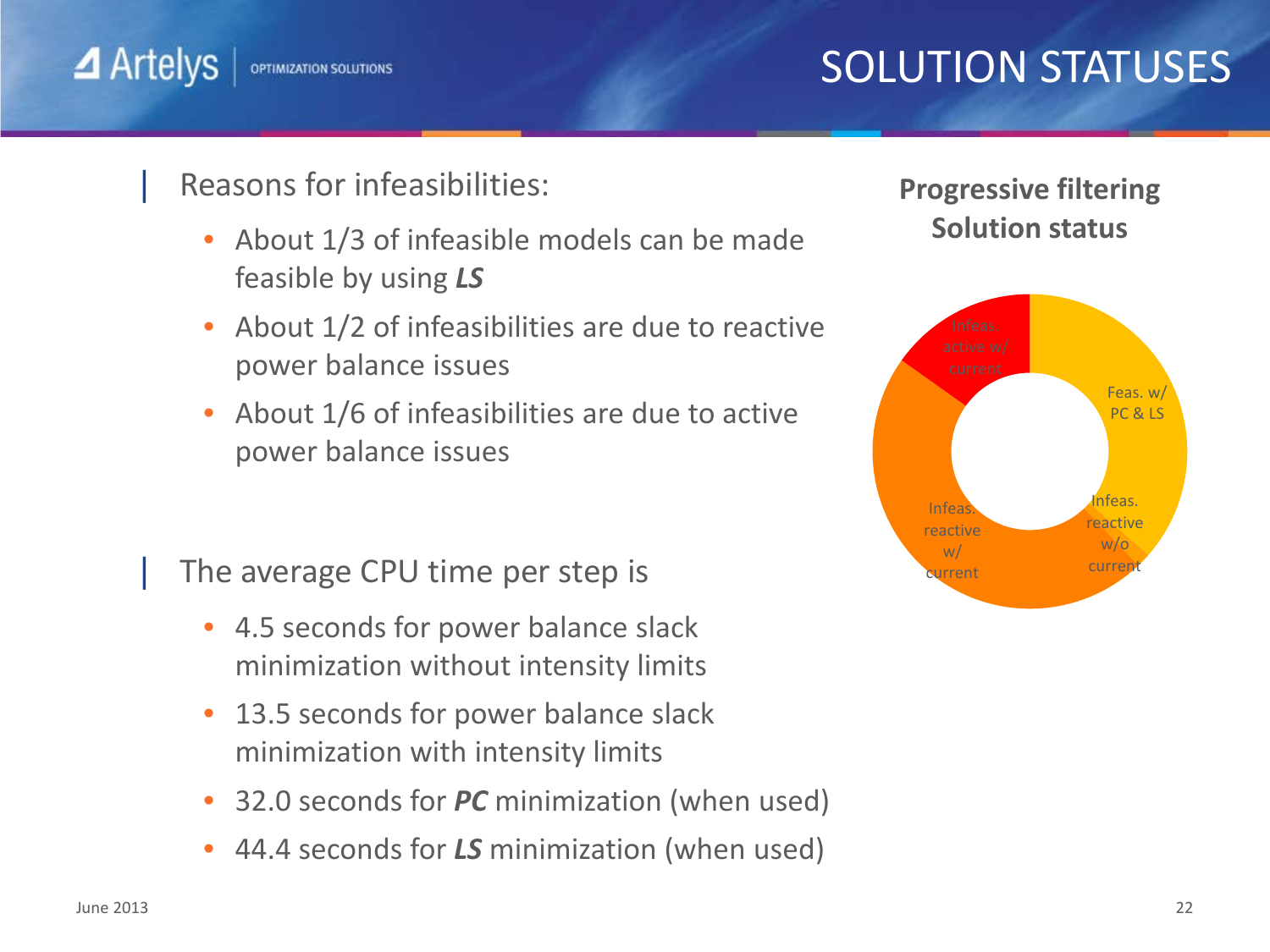## ON THE INTENSITY LIMIT

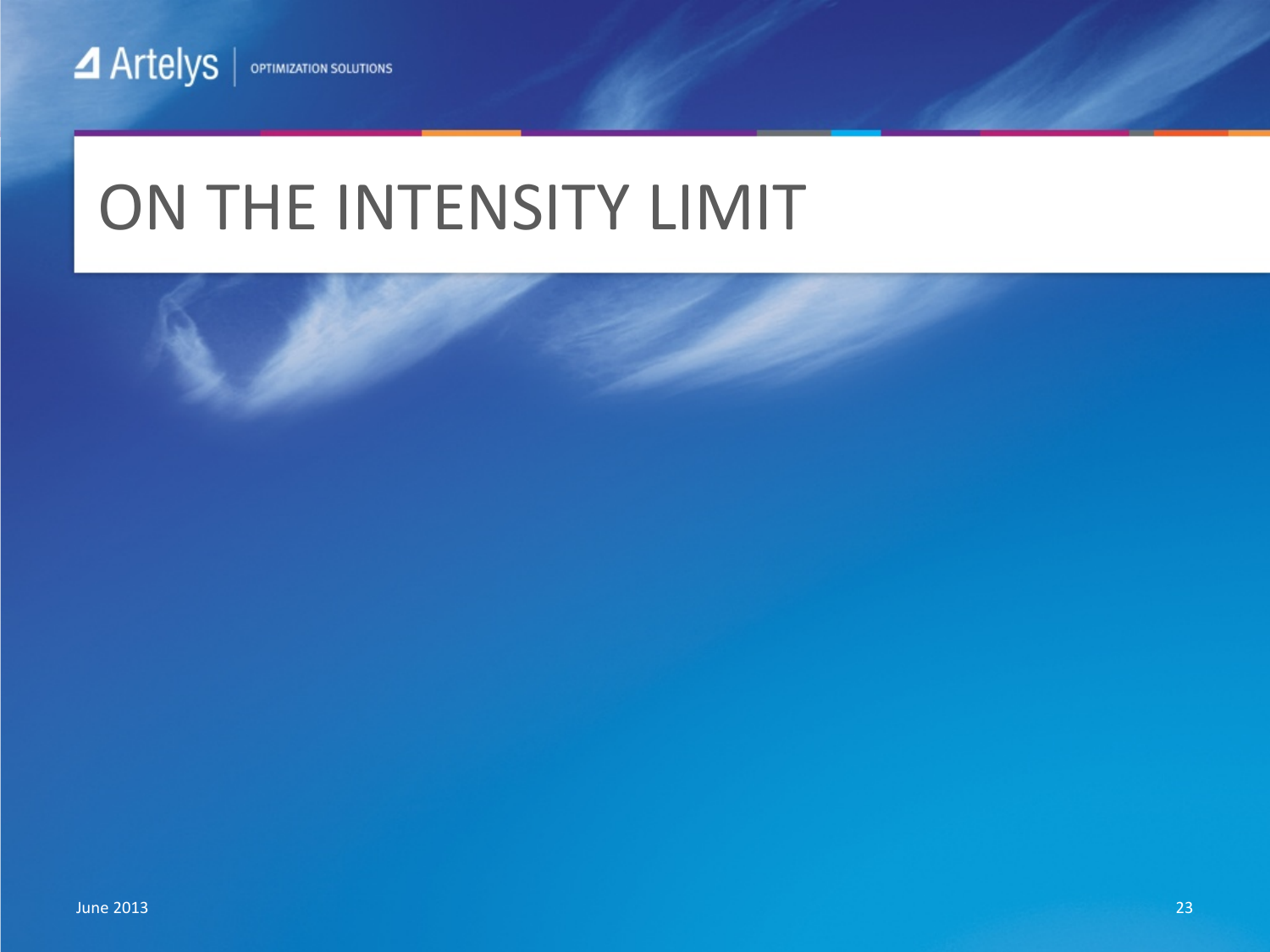MAXIMUM INTENSITY LEVEL

The maximum intensity level constraint can be expressed in a 4 quadratic form or in a rational form

$$
| |I|^2 \leq \overline{I}^2 \text{ or } \sqrt{|I|^2} \leq \overline{I}
$$

**OPTIMIZATION SOLUTIONS** 

| The rational formulation scales better and leads to better performance

• Demonstrated by an experiment on a reduced dataset of 27 test cases



#### **Rational vs. quadratic intensity formulation**

 $\blacktriangle$  Artelys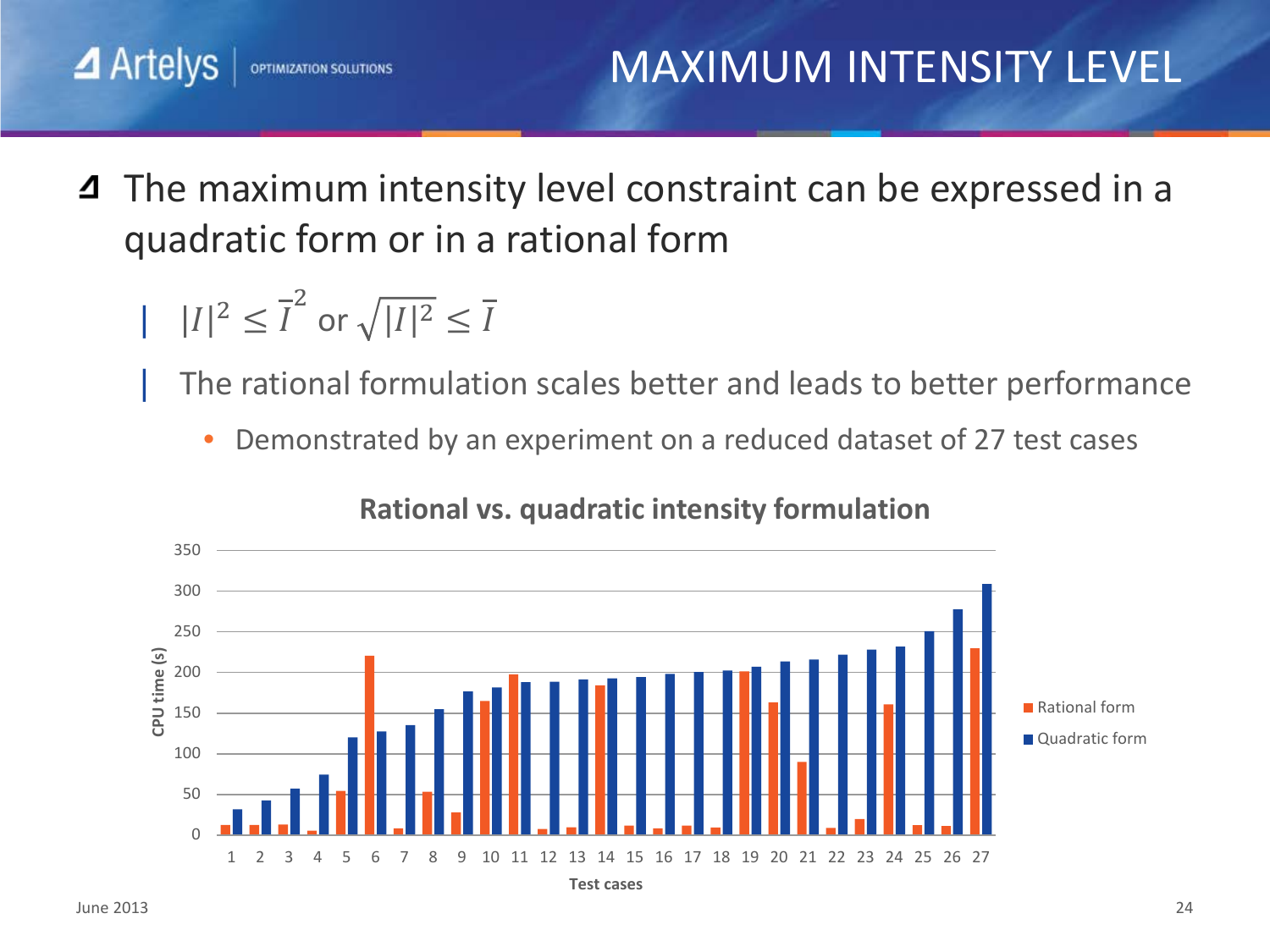## **CONCLUSION**

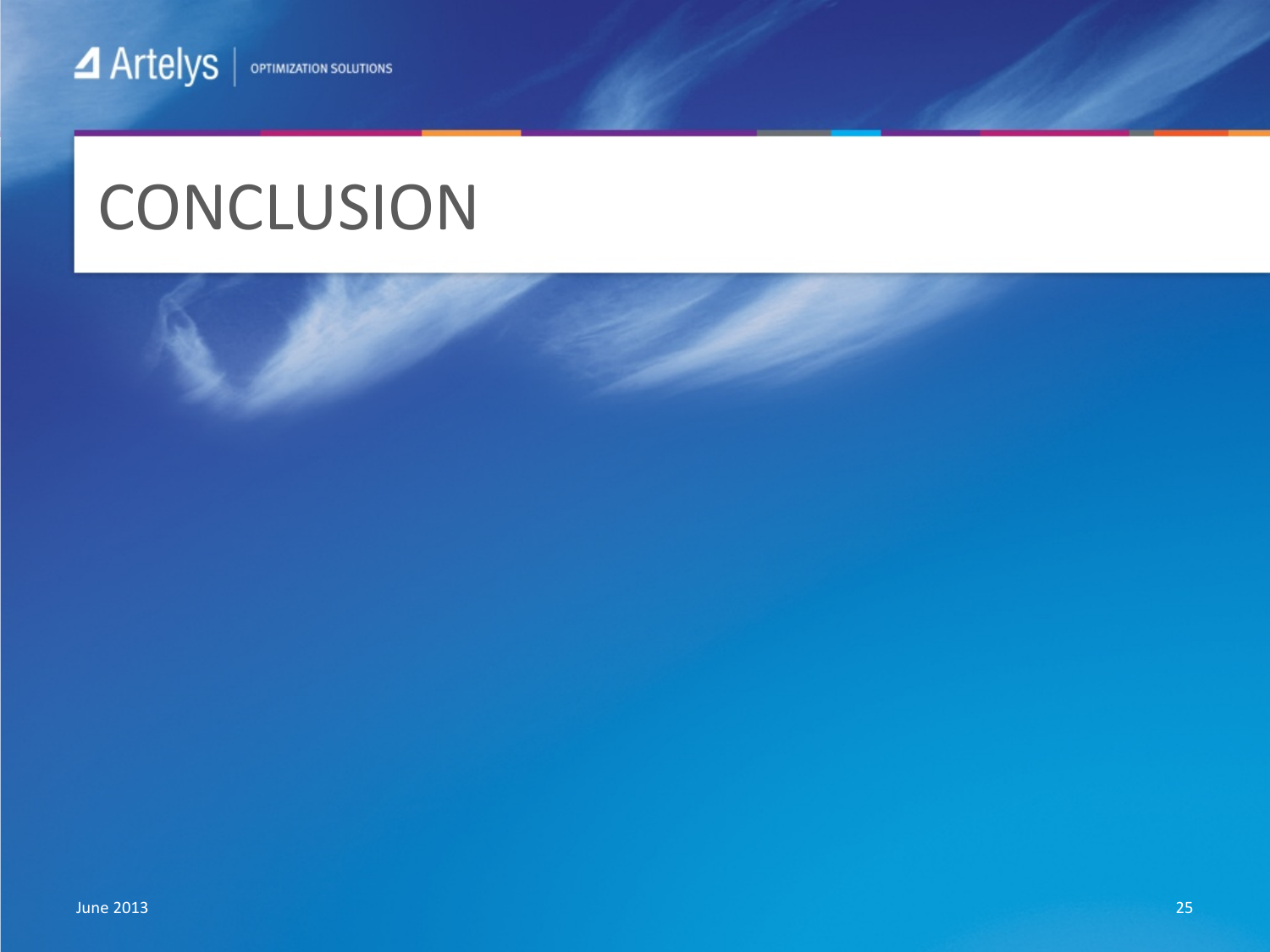- A progressive filtering procedure has been developed in order ◢ to detect infeasibilities for large-scale OPF problems
- **4** The procedure is tested on a whole week of real data from European TSOs (843 test cases)
	- The filtering process is able to solve more instances than the direct approach
- **4** The KNITRO performance was greatly improved by
	- | scaling the model
	- using constraint-specific feasibility tolerances
		- avoids unnecessary long convergence runs to achieve default tolerances
		- new feature that will be available in the next KNITRO release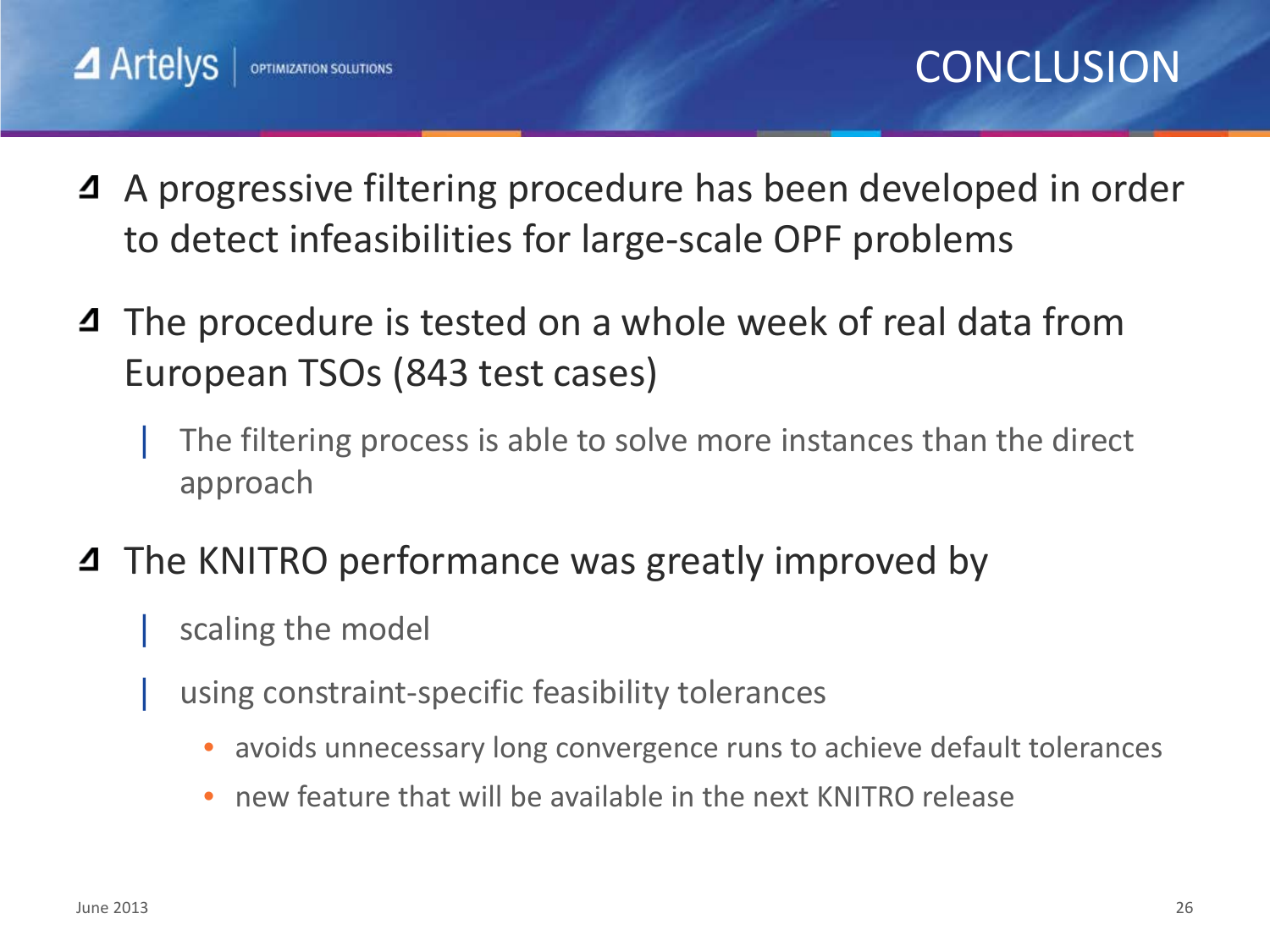# **⊿** Artelys

#### **OPTIMIZATION SOLUTIONS**



## THANK YOU FOR YOUR ATTENTION

ANY QUESTIONS?